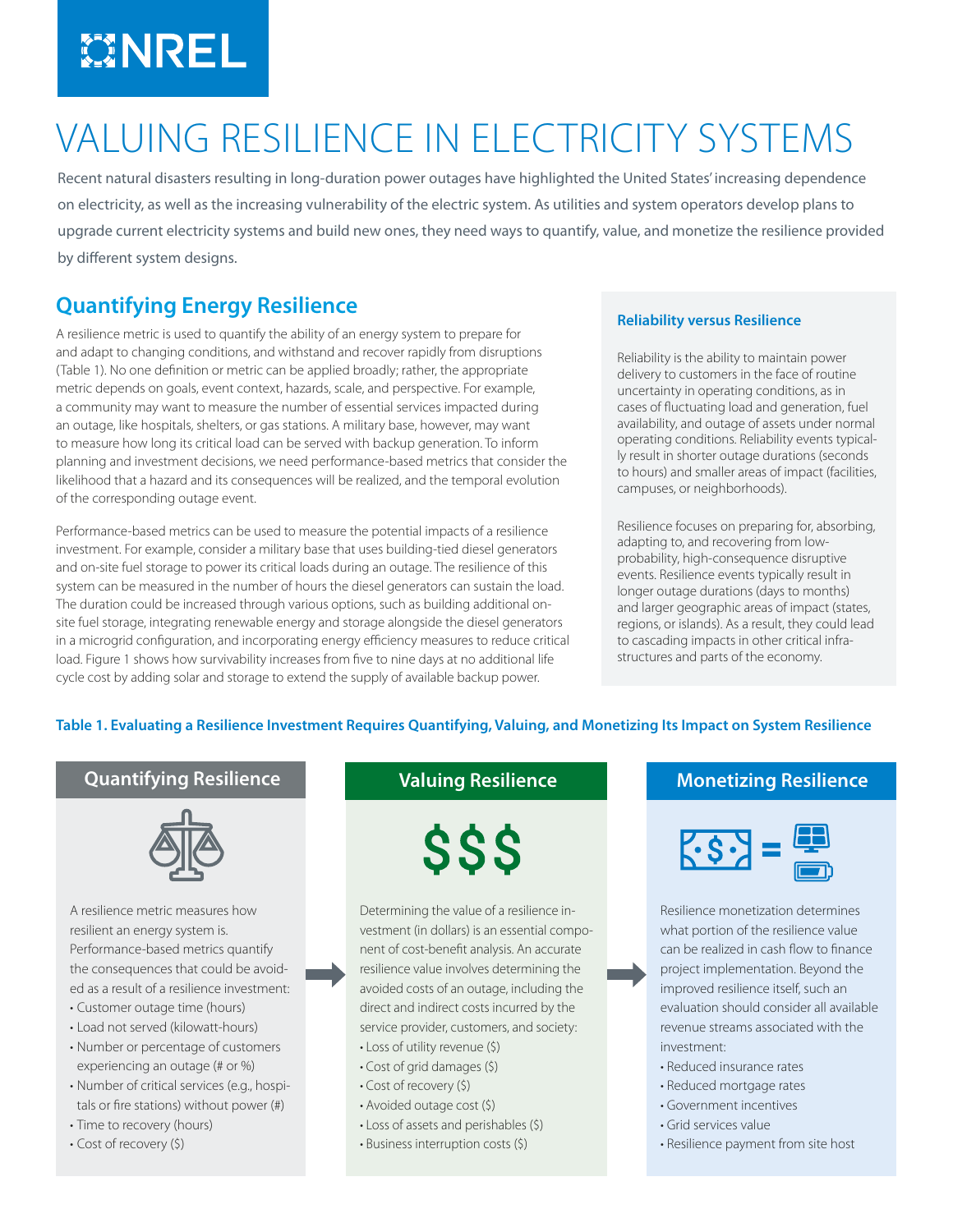

Figure 1. The metric of days of survivability is used to quantify the resilience benefit of adding solar and storage to existing diesel generators in a microgrid.

#### **Valuing Resilience**

While quantifying resilience is necessary, it is not enough. Resilience investments often take the form of a cost-benefit decision, so we must be able to weigh the cost of an investment against the value, or benefit, it provides. In some cases, resilience value will change investment and operational decisions (Figure 3).<sup>1</sup> In Figure 1, outage survivability increased from five to nine days, but we do not yet know what losses we avoided and whether the financial benefit was more than the investment cost.

Multiple resources provide data on the costs associated with potential resilience improvements, but information on the value of resilience is limited. The most common metric for valuing resilience is value of lost load (VoLL), which may include loss of assets and perishables, business interruption costs, and recovery costs. Preliminary estimates of VoLL for power outages can be made based on national outage survey data collected by utilities. However, these estimates are typically only applicable for short-duration outages of less than one day, and they typically do not account for how costs vary over the course of an outage event.<sup>2</sup> More accurate (but more time-consuming) characterizations can be made by using surveys to collect data on the consequences of an outage at a specific site.<sup>3</sup> This results in a customer damage function, which describes how the cost of an outage varies over time for different event scenarios.<sup>4</sup> Resilience can also be valued by a customer's willingness to pay, but information on what individuals and society are willing and able to pay to avoid the consequences of disruptive events is limited.

Beyond the time- and customer-dependent VoLL, accurately determining the value of a resilience investment requires an evaluation of the likelihood and extent to which it would help mitigate the consequences of an outage. In general, there is an inverse relationship between the level of rigor and ease with which such an analysis can be performed. Therefore, stakeholders must determine the ideal approach across the spectrum, keeping in mind that it may be important to avoid letting the best analysis be the enemy of a good analysis.

- 1 Laws, Nicholas, Kate Anderson, Nicholas A. DiOrio, Xiangkun Li, and Joyce McLaren. 2018. "Impacts of Valuing Resilience on Cost-Optimal PV and Storage Systems for Commercial Buildings." *Renewable Energy*, Nov. 2018, vol. 127, pp. 896-909. [https://doi.org/10.1016/j.renene.2018.05.011.](https://doi.org/10.1016/j.renene.2018.05.011)
- <sup>2</sup> "Interruption Cost Estimate (ICE) Calculator." n.d. Lawrence Berkeley National Laboratory and Nexant, Inc. Accessed August 2019,<https://icecalculator.com/.>
- 3 Electric Power Research Institute (EPRI). 1996. "Outage Cost Estimation Guidebook." TR-106082, May 22, 1996. <https://www.epri.com/#/pages/product/TR-106082/?lang=en-US>.
- 4 Ericson, Sean and Lars Lisell. 2018. "A flexible framework for modeling customer damage functions for power outages." *Energy Systems*, Nov. 2018, pp. 1–17, <https://doi.org/10.1007/s12667-018-0314-8>.

#### **Value of Lost Load**

VoLL describes the costs associated with electric grid outages and represents an approximate price that consumers are willing to pay for uninterrupted electricity. VoLL is typically measured in units of dollars/kilowatt-hour, and it can be multiplied by the lost load to estimate the total cost of an outage. Established VoLL estimates—which primarily reflect outages of less than one day—range from \$1/kWh to \$300/kWh, and they vary with the attributes and context of an outage (e.g., timing, duration, season, region, and location).

For long-duration events, it is critical to understand how the VoLL varies over time and by customer class. For example, a grocery store may experience high costs from loss of spoilable stock in the first days of an outage, but after that costs will level off as there is less stock left to spoil. By contrast, the VoLL for a National Guard site may be low during the first days of an outage, but climb exponentially higher as Guard members are activated to respond to the causes and impacts of a long-term outage (Figure 2).

The most informative version of the VoLL will depend on its application and the decision it is informing. For example, a system or site operator seeking to minimize the financial consequences of a long-duration outage would likely be interested in the functional form of the time-varying VoLL, which demonstrates at what point the costs begin to grow more rapidly. However, a city planner or insurance company may be more interested in the integrated value of the VoLL over the course of the outage, which provides a snapshot of the overall consequence. Both examples are based on the same underlying information, but the ultimate presentation of the metric depends on the information sought by a given stakeholder.



Figure 2. VoLL varies over time and by type of customer.